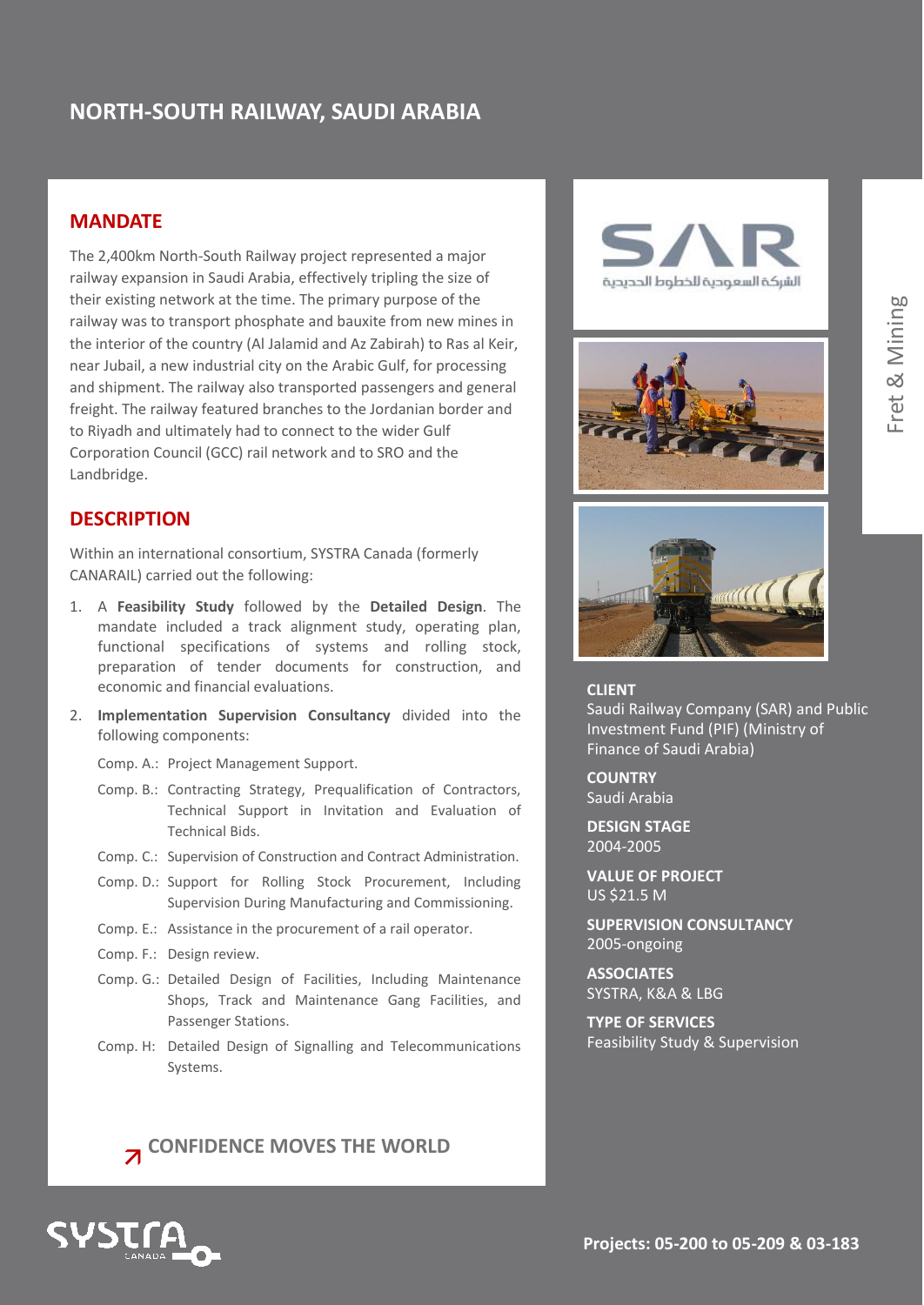## **FURTHER DETAILS**

#### **1. Design Phase**

The line was designed to heavy haul railway standards in terms of axle load and gradients to take advantage of the efficiencies that these provide in the transport of mineral traffic. The overall scope of the railway comprised 480 million cubic metres of earthworks, including 300km to be constructed through the heavily duned an Nafud Desert, 25 railway bridges, 32 grade-separated road and highway crossings, 2,400km of main line railway track, 6 passenger stations, 8 inter-modal terminals, 3 mining



terminals, and 2 major railway maintenance yards. The feasibility study also included 40km of rail line through urbanized areas of Riyadh in order to connect the international airport to the city centre. SYSTRA Canada was the lead partner in a joint venture (JV) with SYSTRA and KHATIB & ALAMI (K&A).

Within the Consortium, SYSTRA Canada was responsible for project management, technical definition of the railway transportation system, preliminary design of the alignment, construction standards and specifications for track work and shops and functional specifications for signalling, telecommunications and rolling stock.

#### **2. Construction Phase**

After having led the feasibility and preliminary studies, and the detailed design of Civil Works and Track infrastructure, SYSTRA Canada and SYSTRA teamed with Saudi Consolidated Engineering Company – K&A and the Louis Berger Group (LBG) for the Implementation Supervision Consultancy contract. The JV employed approximately 250 permanent employees in Saudi Arabia.



In addition to its primary role in the project management and contract administration of the entire project, SYSTRA Canada played a lead role in all railway technical activities related to the design and supervision. SYSTRA Canada also handled the following sub-scope.

#### **Component D: Rolling Stock Procurement**

SAR acquired new locomotives and various types of freight wagons and coaches, as well as Maintenance of Way Equipment. Not only did SYSTRA Canada provide support throughout the procurement process, but it also held the following responsibilities:

- 7 Management of Component D;
- 7 Validation of the rolling stock types and models;
- **7** Preparation of implementation plans;
- **Preparation of technical specifications and tender documents;**
- 7 Technical input during evaluation and contract award;
- Manufacturing supervision and quality control services as well as commissioning services (consisting of factory acceptance tests and site acceptance tests).